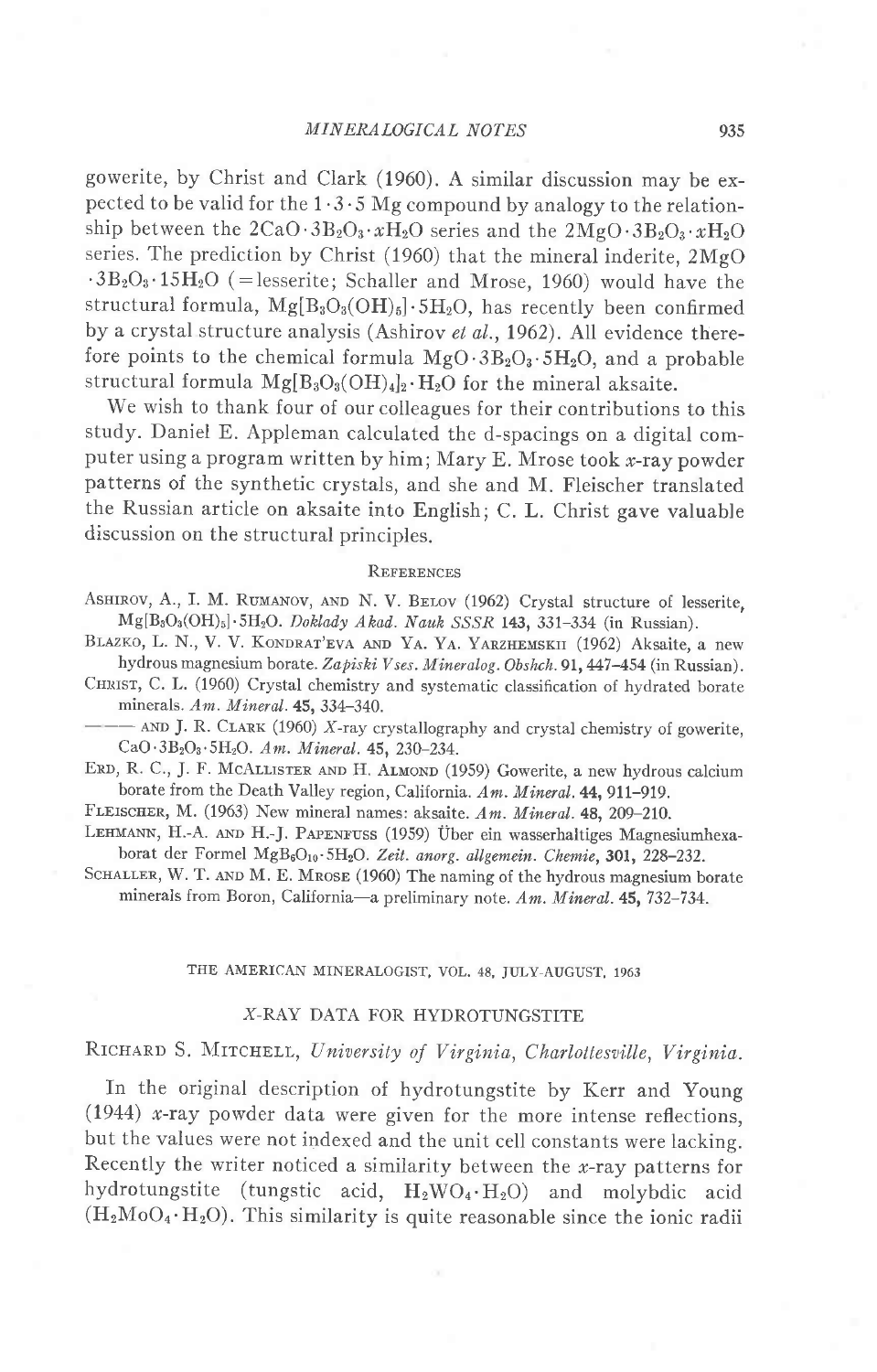of W<sup>6+</sup> and Mo<sup>6+</sup> are approximately equal (0.62 Å). Using x-ray data reported for molybdic acid by Lindqvist (1950) (ASTM powder data card  $#6-0205$ ), the writer was able to index x-ray powder data for hydrotungstite and derive the unit cells constants. Although the solution presented here should be considered somewhat tentative until single crystal data are at hand, it seems entirely tenable.

The specimens  $(\#2769, \#2770)$  used in this study were donated to Lewis Brooks Museum, University of Virginia, by Dr. Frank L. Hess. They were incorrectly labeled, tungstite, and the locality was given as Taborga, Bolivia. The mineral is probably from the San Antonio mine of Sr. Rafael Taborga, about nineteen miles north of Oruro, Bolivia (Hess, 1921). The greenish yellow mineral occurs as dull earthy coatings on ferberite and quartz. A semiquantitative spectrographic analysis showed the principal metal to be tungsten. Visually,  $x$ -ray powder films compare well with photographs of films of tungstic acid published by Morley (1930) and Kerr and Young (1944). Although the agreement between measured x-ray data and values published by Kerr and Young (1944) is not completely satisfactory, there is an almost perfect agreement with data obtained from samples of the type material secured from the U. S. National Museum (#I0490I). The material was further checked by heating it between  $100^{\circ}$  C. and  $150^{\circ}$  C. for nine days. X-ray patterns showed the mineral had lost water to become tungstite  $(H_2WO_4)$ mixed with minor amounts of anhydrous monoclinic tungsten trioxide. Another sample heated for five hours at 580' C. became pure monoclinic tungsten trioxide.

The measured interplanar spacings given in Table 1 represent the average of values obtained from five  $x$ -ray powder films, of five different samples, made with  $CuK\alpha$  radiation in cameras with 11.46 cm diameters. Assuming a monoclinic (pseudo-orthorhombic) structure similar to that for molybdic acid the values were partially indexed using the Hesse-Lipson procedure (Azároff and Buerger, 1958). The following unit cell constants were determined:  $a=7.45$  Å,  $b=6.92$  Å, and  $c=3.72$  Å (all  $\pm 0.02$  Å);  $\beta \cong 90^{\circ}$ ;  $a:b:c=1.077:1:0.538$ . Using these values, all possible interplanar spacings allowed by the fullest symmetry  $(P2/m)$ were calculated down to 1.30 A. An excellent correlation with the observed data is evident from Table 1. Using a molecular weight of 267 .892, and a specific gravity of 4.60 (Kerr and Young, 1944), the value for Z is  $2$  (1.98, calculated). A unique determination of the space group was not achieved, because there is no way to tell if a specific reflection should be present or absent in those cases where several planes have similar interplanar spacings. For example, an examination of Table 1 shows that in most cases  $hkO$  reflections are absent when  $h$  is odd, yet it is uncertain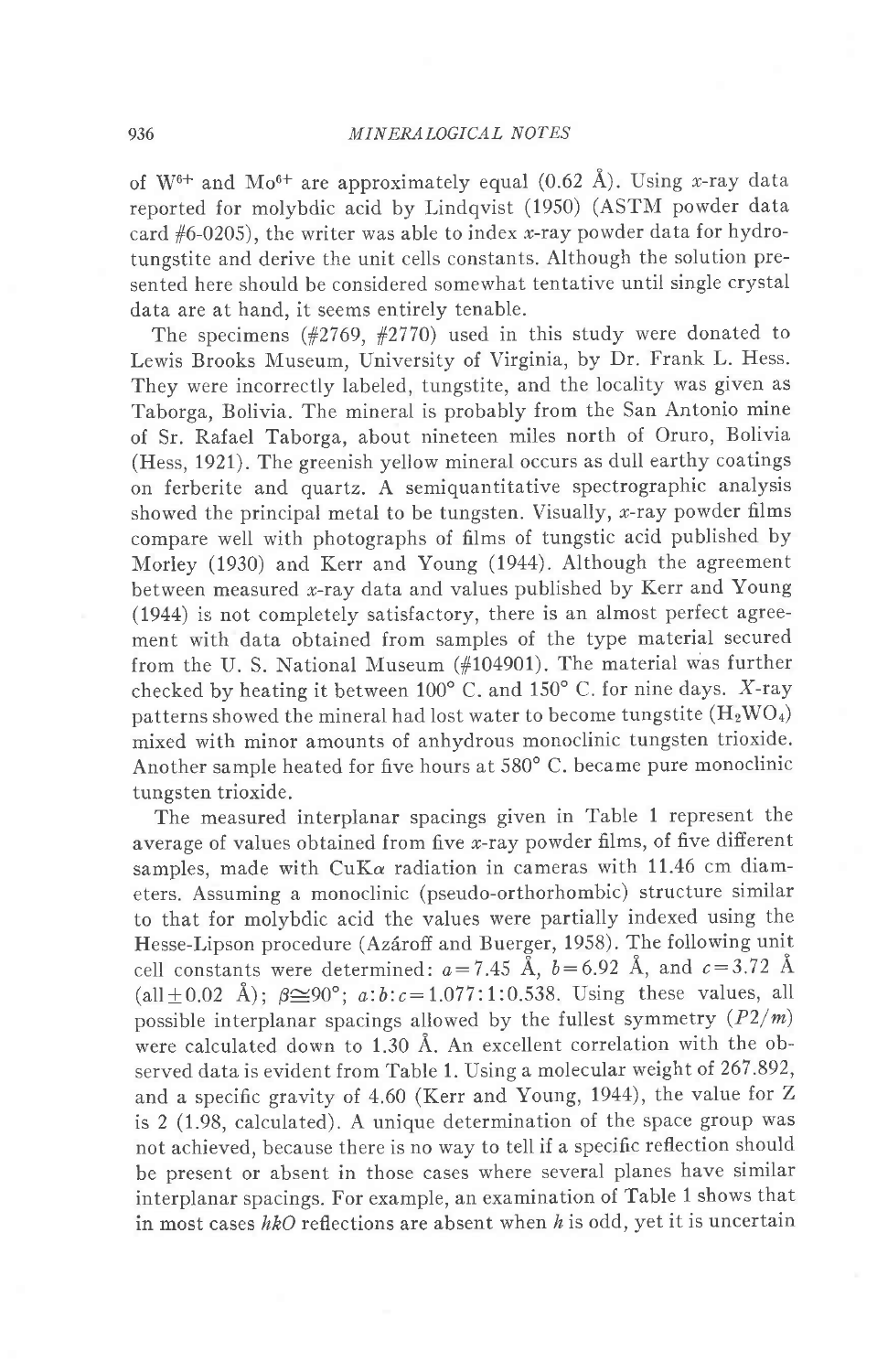| hkl             | $d(calc.)$ Å | $d(obs.)$ Å | I(obs.)                 |
|-----------------|--------------|-------------|-------------------------|
| 100             | 7.45         |             |                         |
| 010             | 6.92         | 6.95        | $vs+$                   |
| 110             | 5.07         |             |                         |
| 200             | 3.73         | 3.73        | S                       |
| 001             | 3.72         |             |                         |
| 020             | 3.46         | 3.46        | ms                      |
| 101             | 3.33         |             |                         |
| 210,011         | 3.28         | 3.27        | $s+$                    |
| 120             | 3.14         |             |                         |
| 111             | 3.00         | 3.02        | W                       |
| 201             | 2.63         | 2.63        | m                       |
| 220             | 2.54         | 2.54        | ${\bf m}$               |
| 021             | 2.53         |             |                         |
| 300             | 2.48         |             |                         |
| 211             | 2.46         | 2.46        | m                       |
| 121             | 2.40         |             |                         |
| 310             | 2.34         |             |                         |
| 030             | 2.31         | 2.31        | m                       |
| 130             | 2.20         |             |                         |
| 221             | 2.09         | 2.09        | m                       |
| 301             | 2.07         |             |                         |
| 320             | 2.02         |             |                         |
| 311             | 1.98         |             |                         |
| 230,031         | 1.96         | 1.96        | ms                      |
| 131             | 1.90         | 1.88        | $\ensuremath{\text{W}}$ |
| 400,002         | 1.86         | 1.85        |                         |
| 102, 410, 012   | 1.80         | 1.81        | w+<br>W                 |
| 321             | 1.77         |             |                         |
| 112             | 1.75         | 1.78        | $w +$                   |
| 231,040         |              |             |                         |
| 330, 140        | 1.73<br>1.69 | 1.73        | ${\rm m}$               |
| 401             | 1.67         |             |                         |
| 420,022         |              |             |                         |
| 411             | 1.64<br>1.62 | 1.65        | $\mathbf{W}$            |
| 122             |              | 1.61        | ${\bf m}$               |
| 240, 041        | 1.60         |             |                         |
|                 | 1.57         | 1.57        | m                       |
| 331, 141<br>421 | 1.54         | 1.54        | <b>VW</b>               |
|                 | 1.50         | 1.50        | mw                      |
| 500, 302        | 1.49         |             |                         |
| 510, 312        | 1.46         |             |                         |
| 430, 032, 241   | 1.45         | 1.45        | $mw +$                  |
| 132, 340        | 1.42         |             |                         |
| 050, 501        | 1.38         | 1.38        | $\ensuremath{\text{W}}$ |
| 520, 322        | 1.37         |             |                         |
| 150, 511        | 1.36         |             |                         |
| 431             | 1.35         | 1.35        | $\ensuremath{\text{W}}$ |
| 341             | 1.33         |             |                         |
| 402             | 1.32         |             |                         |
| 250,051         | 1.30         | 1.30        | W                       |

TABLE 1. X-RAY POWDER DATA FOR HYDROTUNGSTITE FROM ORURO, BOLIVIA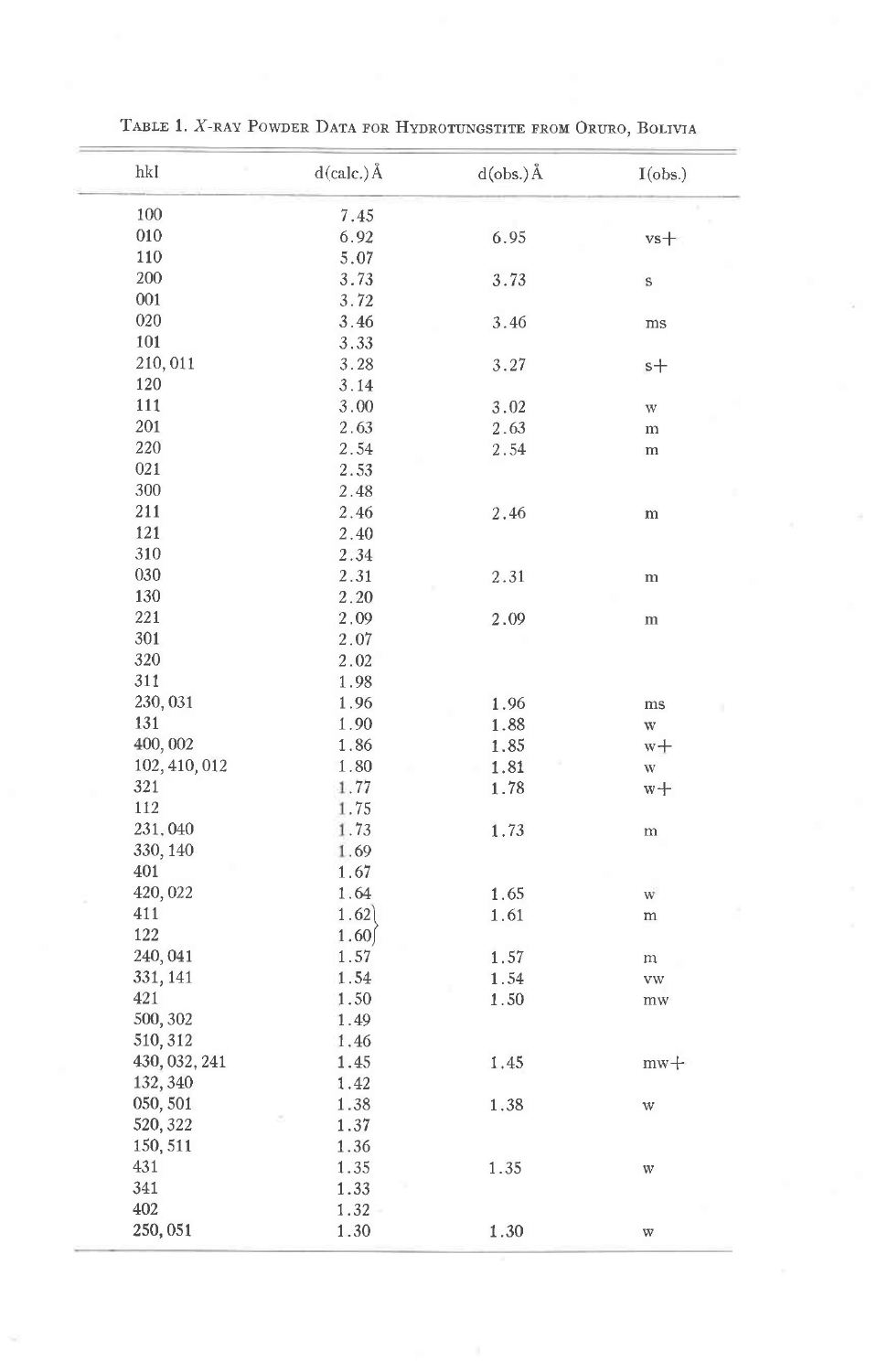|             | Hydrotungstite           | Molybdic Acid <sup>1</sup> |
|-------------|--------------------------|----------------------------|
| Composition | $H_2WO_4 \cdot H_2O$     | $H_2MO_4 \cdot H_2O$       |
| Cell values | $a = 7.45 \text{ Å}$     | $a = 7.34 \text{ Å}$       |
|             | $b = 6.92$ Å             | $b = 6.91$ Å               |
|             | $c = 3.72 \text{ Å}$     | $c = 3.77 \text{ Å}$       |
|             | $\beta \approx 90^\circ$ | $\beta = 90^{\circ}40'$    |
| a:b:c       | 1.077:1:0.538            | 1.062:1:0.546              |
| Z           |                          |                            |
| Lattice     |                          |                            |
| Space group | P2/m(?)                  | P2/m                       |

TABLE 2. COMPARISON OF DATA FOR HYDROTUNGSTITE AND MOLYBDIC ACID

<sup>1</sup> From Lindqvist (1950). The unit cell values for  $a$  and  $c$  are reversed in the original paper and on ASTM card #6-0205. This misprint has been corrected by Bijvoet (1954).

whether the 510, 520 and 150 planes are present or absent since their interplanar spacings are so close to observed values. The lattice is definitely primitive  $(P)$ , and the space group is probably  $P2/m$ . A comparison between the proposed data for hydrotungstite and those reported for molybdic acid is given in Table 2.

Whether or not hydrotungstite is truly monoclinic is still a matter of conjecture. It is here considered to be monoclinic because of optical data reported by Kerr and Young (1944), and because of its relationship to molybdic acid which is monoclinic (pseudo-orthorhombic). However, unlike molybdic acid, the writer did not observe a doubling of any hOl and hkl reflections due to a departure of  $\beta$  from 90°. Lindqvist (1950) reported very close but separate reflections for the pairs 201, 20 $\overline{1}$  and 211, 211. In some respects hydrotungstite may also be considered pseudotetragonal since  $a$  is approximately equal to 2c. With the exception of a few lines the powder data can be indexed quite satisfactorily using tetragonal constants such as  $a = 3.72$  Å,  $c = 6.92$  Å, or  $a = 3.72$  Å,  $c = 13.84$  Å. Here again the writer chose the monoclinic cell for the reasons outlined above.

The writer is grateful to Mr. Stanley S. Johnson, University of Virginia, who purified samples for  $x$ -ray study.

#### **REFERENCES**

AZÁROFF, L. V. AND M. J. BUERGER (1958) The Powder Method in X-ray Crystallography. McGraw-Hill Book Company, Inc., New York.

BIJVOET, J. M. (Sect. editor) (1954) Yellow molybdic acid. Structure Reports (for 1950)  $13, 257 - 259.$ 

HESS, F. L. (1921) Some unique Bolivian tungsten deposits. Eng. Min. Jour. 112, 492-499.

KERR, P. F. AND F. YOUNG (1944) Hydrotungstite, a new mineral from Oruro, Bolivia. Am. Mineral. 29, 192-210.